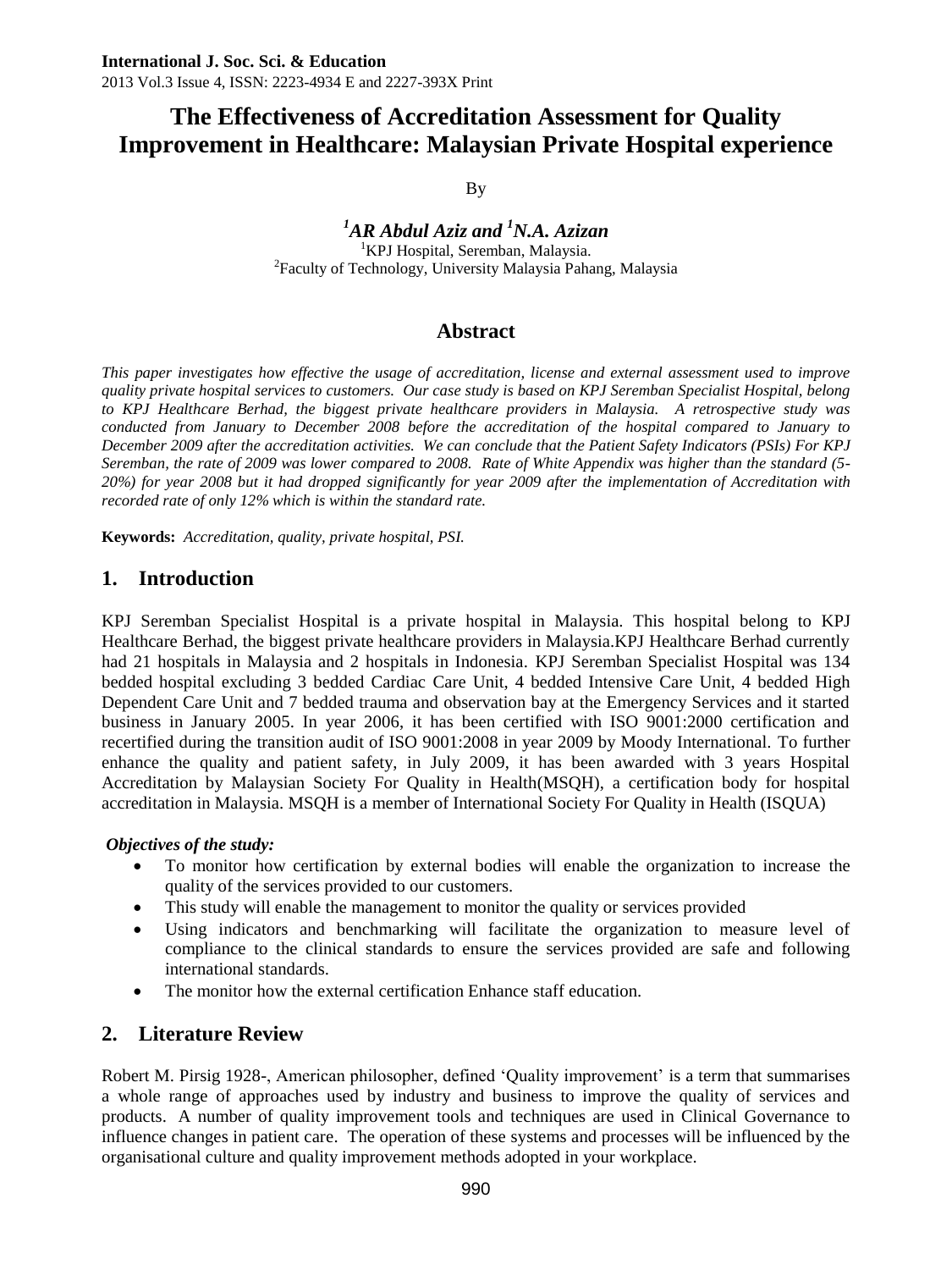There is nostraightforward definition of quality in healthcare. There are a variety of views on its meaning and some debate as to whether quality has to be measurable. The World Health Organisation (WHO) suggests:Quality is a process of meeting the needs and expectations of patients and health service staff(WHO 2000). Quality is the degree to which care services influence the probability of optimal patient outcome. **(**American Medical Association, 1991)

Gronroos(1984) suggested that quality in healthcare had two distinct components:

- **Functional quality:** how a patient receives a service (food quality, access to care)
- **Technical quality:** the quality of the delivery of care (competence and outcome)

Other definitions of quality in health care include its relationship to public perceptions of trust in those who deliver care and the appropriate use of resources.

Patient perceptions of quality in healthcare also influence the public expectations and confidence placed in the NHS. Clinical errors, patient suffering and hospital closures always attract media attention while development of new services, changes to treatments and good news stories are hard to publicise. ['Trends of patients' experiences of the NHS'](http://www.pickereurope.org/Filestore/Downloads/TrendsinPatientExperience.pdf) (The Picker Institute 2005) identifies eight dimensions of patient-centred care:

- Fast access to reliable health advice
- Effective treatment delivered by trusted professionals
- Clear, comprehensible information and support for self-care
- Involvement in decisions and respect for patient preferences
- Attention to physical and environmental needs
- Emotional support, empathy and respect
- Involvement of, and support for, family and carers
- Continuity of care and smooth transitions.

In their simplicity these eight dimensions underline the need to co-ordinate the work required to improve the quality of every patient experience.

Crossing the Quality Chasm (Institute of Medicine 2001) proposes an agenda for improving the quality of health care made up of six components:

**Safe:** avoiding injuries to patients from the care that is intended to help them

**Effective**: providing services based on scientific knowledge to all those who could benefit and refraining from providing services to those not likely to benefit (avoiding underuse and overuse, respectively

**Patient-centred**: providing care that is respectful of and responsive to individual patient preferences, needs, and values and ensuring that patient values guide all clinical decisions

**Timely:** reducing waits and sometimes harmful delays for bother those who receive and those who give care

**Efficient**: avoiding waste, including waste of equipment, supplies, ideas and energy

**Equitable**: providing care that does not vary in quality because of personal characteristics such as gender, ethnicity, geographic location and socio-economic status.

### *Quality measurement:*

A quality measure is information from a patient's record or an operational process that is converted into a rate, percentage or time that shows how well providers are taking care of their patients. Quality measures give you information about how well providers care for some, but not all of their patients. Most quality measures have been designed to measure evidence based care. Patient who should not get the recommended care treatments are not counted in the measures.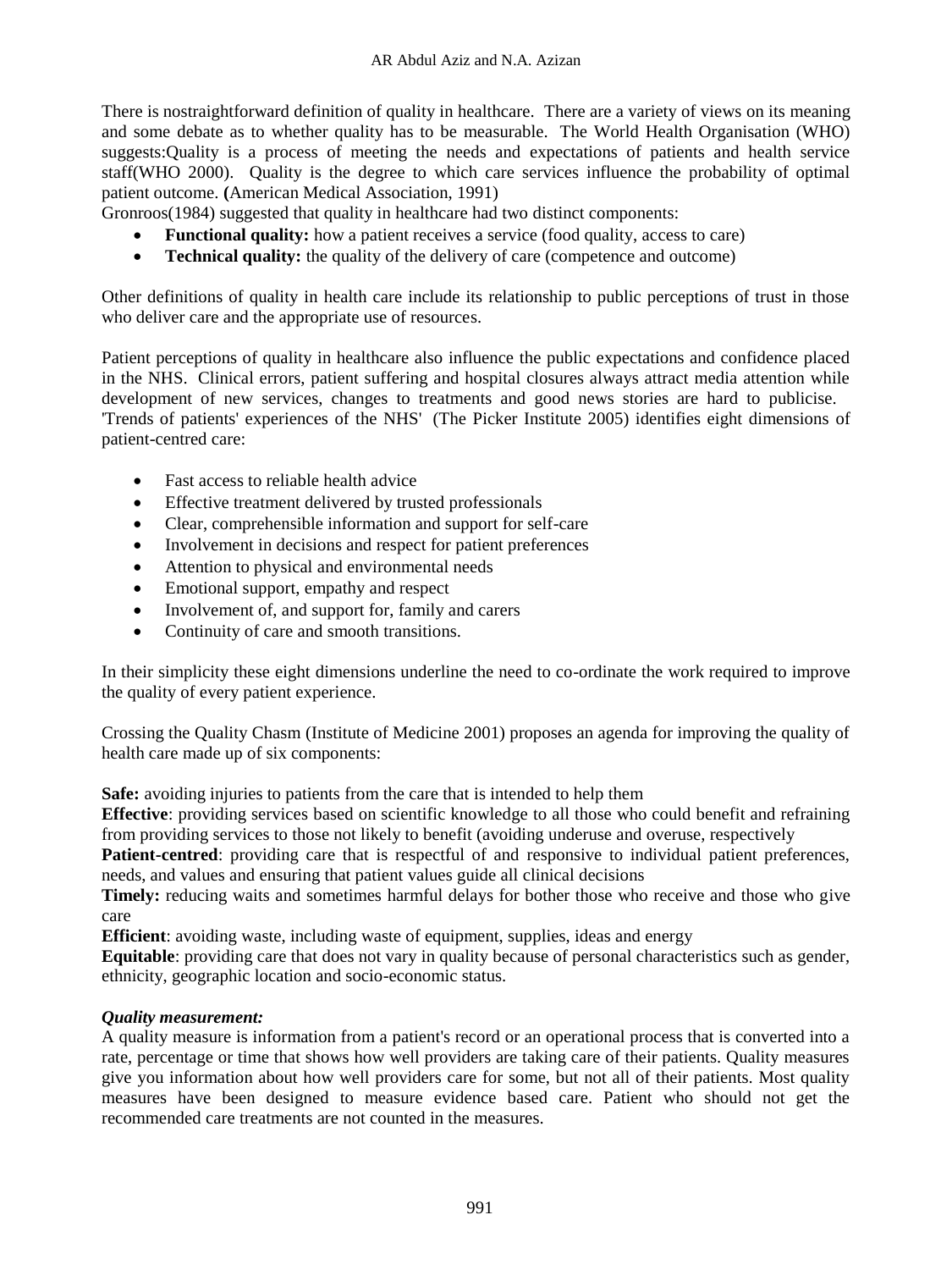Quality measurement is a relatively new science and requires a large amount of resources to develop and collect the information. Fully developed and tested measures are only available for reporting on some of the most common conditions or processes of care. Over the past few years, an increased interest in this science has occurred which may increase the rate of quality measurement development and reporting over time. But there is some quality information you can use right now to help you compare your health care choices. Many public and private groups are working to improve and expand health care quality measures. The goal is to make these measures more reliable, uniform, and helpful to consumers in making health care choices. $<sup>2</sup>$ </sup>

Research has shown that science-based measures can be used to assess quality for various conditions and for specific types of care. For example, quality health care is:

- Doing the right thing (getting the health care services you need).
- At the right time (when you need them).
- In the right way (using the appropriate test or procedure).
- To achieve the best possible results.

Providing quality health care also means striking the right balance of services by:

- Avoiding underuse (for example, not screening a person for high blood pressure).
- Avoiding overuse (for example, performing tests that a patient doesn't need).
- Eliminating misuse (for example, providing medications that may have dangerous interactions).

A well-understood and well implemented ystem helps all functions within the process to understand their responsibility for meeting customer needs, and appreciate their position in the overall process for doing so.

#### *Facilitates continuous improvement.*

There is a direct requirement that the quality management system be continually improved The requirements are saturated with admonitions to monitor, review, and improve the subprocesses of the quality system. The preventive and corrective action activities required by the Standard enlist all levels and functions in the effort to prevent quality problems and quickly mitigate those that do occur.

#### *Creates consistency throughout the organization.*

It establishes and enforces consistent working methods and quality controls throughoutthe organization. This can be especially important in larger,multisite organizations whose facilities are major suppliers to eachother.

*Strengthens relationships* between your organization , its suppliersand customers, and among suppliers/customers within your organization.

*Provides confidence* to customers in the capability of your organization to meet quality commitments. This benefit is muchstronger when the quality system is registered.

### *Improves management decision making.*

Internal audits, management reviews, analysisof organization-level data, and effective document and data control are

four strong pillars of ISO 9000 which provide management withthe intelligence it needs to make the right moves.

*Institutionalizes training* in methods and procedures essential toquality. *Reduces dependence upon individuals.*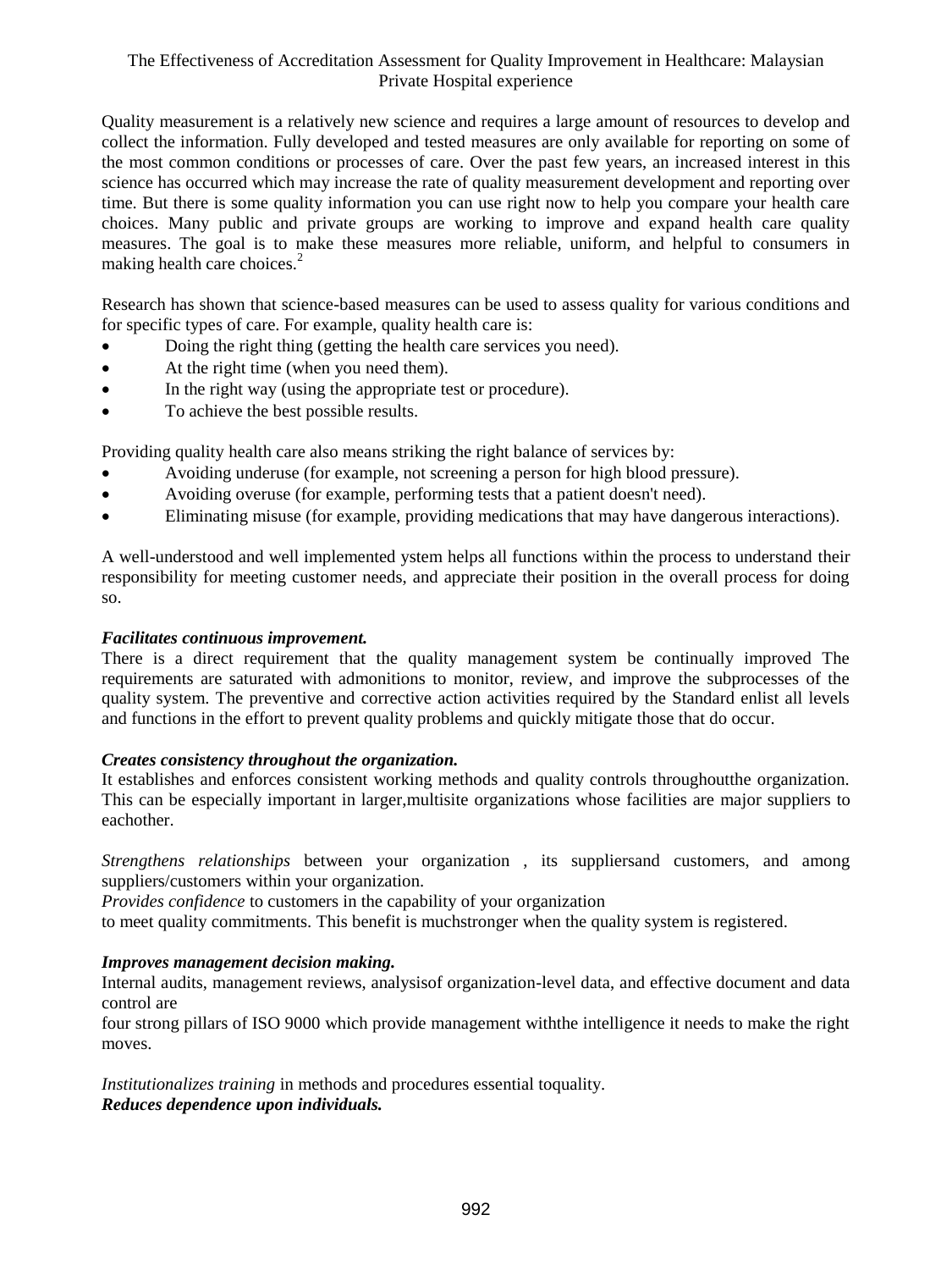People are vital to quality,but people also come and go. The levels of procedural development,documentation, record-keeping, and training required byan ISO 9000 quality system assure that techniques and skills willcarry on even when performed by different individuals.

### *Impact of accreditation to hospital*

Shortellet al. **(2006)argued** that quality improvement implementationleads to greater perceived patient outcomes.

Pomey et al. **(2007**)assessed organizational changesafter accreditation in France and argued that accreditation can promote quality improvement implementation in hospitalsthus leading to better outcomes.

### *Changes in professional practice*

Study by Sekimoto et al. (2008<sup>)</sup> suggeststhat accreditation has an impact on the introductionof infection control programmes and development of infection control practice in Japanese hospitals.

Another study by D'Aunno et al. (2002) which suggests a relationship between accreditationby the Joint Commission on Accreditation of Healthcare Organizations (JCAHO) and compliancewith methadone doses prescribed in methadonemaintenance programmes in the United States.

### *Managerial changes(organisational and cultural changes)*

Study conducted by Pomey et al. (2010) on organisationaland cultural changes (strengthening of the workingteam, teamworking, place of service users, etc)related to the introduction of a hospital accreditationprogramme in Canada.

Impact on health care outcomes: clinical results (7 studies) and/or patient and user satisfaction (4 studies).

Study by Menachemi et al. (2008) on the association between JCAHO accreditation and health care outcomes (hospital readmissions) of patients treated in ambulatory surgical centres in the United States.

# **3. Methodology**

A retrospective study was conducted from January to December 2008 before the accreditation of the hospital compared to January to December 2009 after the accreditation activities. Even though the hospital was accredited in July 2009, the compliance to the standard started from January 2009.The data collected were as follows:

For Patient Safety Indicators:

- 1. Percentage of patients with length of hospital stay> 5 days after elective caesarean section.
- 2. Unplanned admission to the intensive care unit within 24 hours of surgery.
- 3. Rate of White Appendix
- 4. Percentage of Myocardial Infarction patients receiving Thrombolytic therapy within 1 hour of their presentation at the Emergency department.
- 5. Benchmarking indicators
- Waiting time& number of complaints
- Clinical and Non Clinical Incidents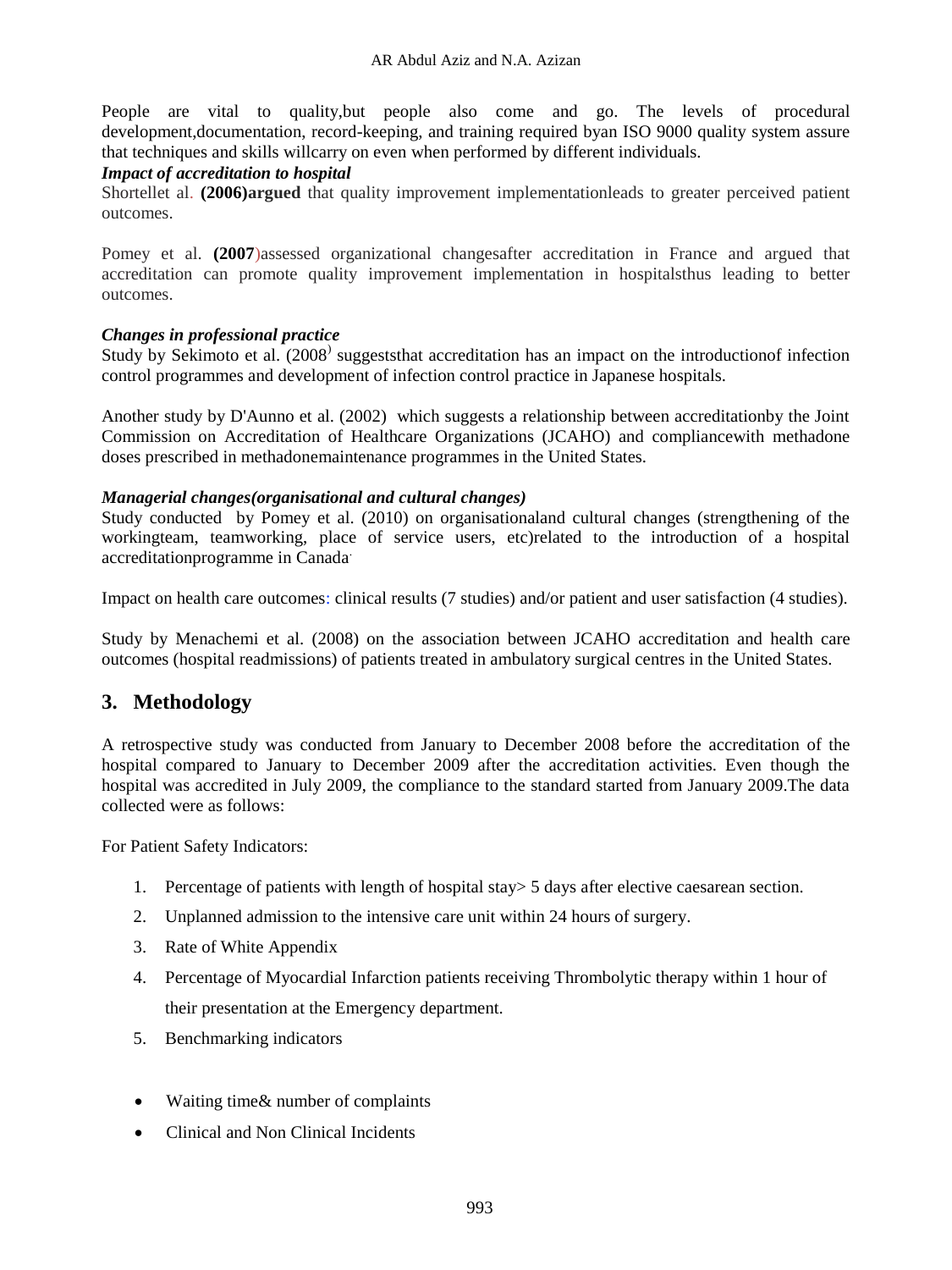- Result of external audit / surveyed findings
- Staff development and recruitment.
- Quality Improvement Activities
- Medication Diabetic card and sticker for preventing medication errors

# **4. Results and analysis**

#### **Table 1: The result of various indicators for year 2008 and 2009 compared to the standard**

| Indicators                                                                                                         | Standard  | <b>Year 2008</b> | <b>Year 2009</b> |
|--------------------------------------------------------------------------------------------------------------------|-----------|------------------|------------------|
| <b>Patient Safety</b>                                                                                              |           |                  |                  |
| $LOS > 5$ days after elective caesarean                                                                            | $< 1\%$   | 0.47%            | $0\%$            |
| Unplanned admission to ICU within 24<br>hours of surgery                                                           | $\Omega$  | 8                | 5                |
| Rate of White Appendix                                                                                             | $5 - 20%$ | 23%              | 12%              |
| % of Myocardial Infarction patients<br>receiving Thrombolytic therapy within 1<br>hour at the Emergency department | $>70\%$   | 75%              | 95%              |
| Benchmarking                                                                                                       |           |                  |                  |
|                                                                                                                    | min       | min              | min              |
| Waiting time admission                                                                                             | 30        | 60               | 30               |
| Waiting time for discharge                                                                                         | 54        | 40               | 30               |
| complaints recorded                                                                                                | 137       | 75               | 62               |
| Clinical incidents                                                                                                 | 3.7%      | 0.3%             | $0.2\%$          |
| Non-Clinical Incidents                                                                                             | 16%       | 0.4%             | 0.2%             |
| Human Capital Development<br>Diploma, Post Basic Training, Bachelor<br>degree and Master Degree                    |           | 21               | 34               |
| Understanding of label                                                                                             |           | 40%              | 32%              |
| Ineffective communication                                                                                          |           | 30%              | 29%              |
|                                                                                                                    |           |                  |                  |

# **5. Discussion**

Refer to table 1, we can conclude that the Patient Safety Indicators (PSIs) are a set of indicators providing information on potential in hospital complications and adverse events following surgeries, procedures, and childbirth. The PSIs were developed after a comprehensive literature review, analysis of ICD-9-CM codes, review by a clinician panel, implementation of risk adjustment, and empirical analyses.

The PSIs can be used to help hospitals identify potential adverse events that might need further study; provide the opportunity to assess the incidence of adverse events and in hospital complications using administrative data found in the typical discharge record; include indicators for complications occurring in hospital that may represent patient safety events; and, indicators also have area level analogs designed to detect patient safety events on a regional level. $<sup>11</sup>$ </sup>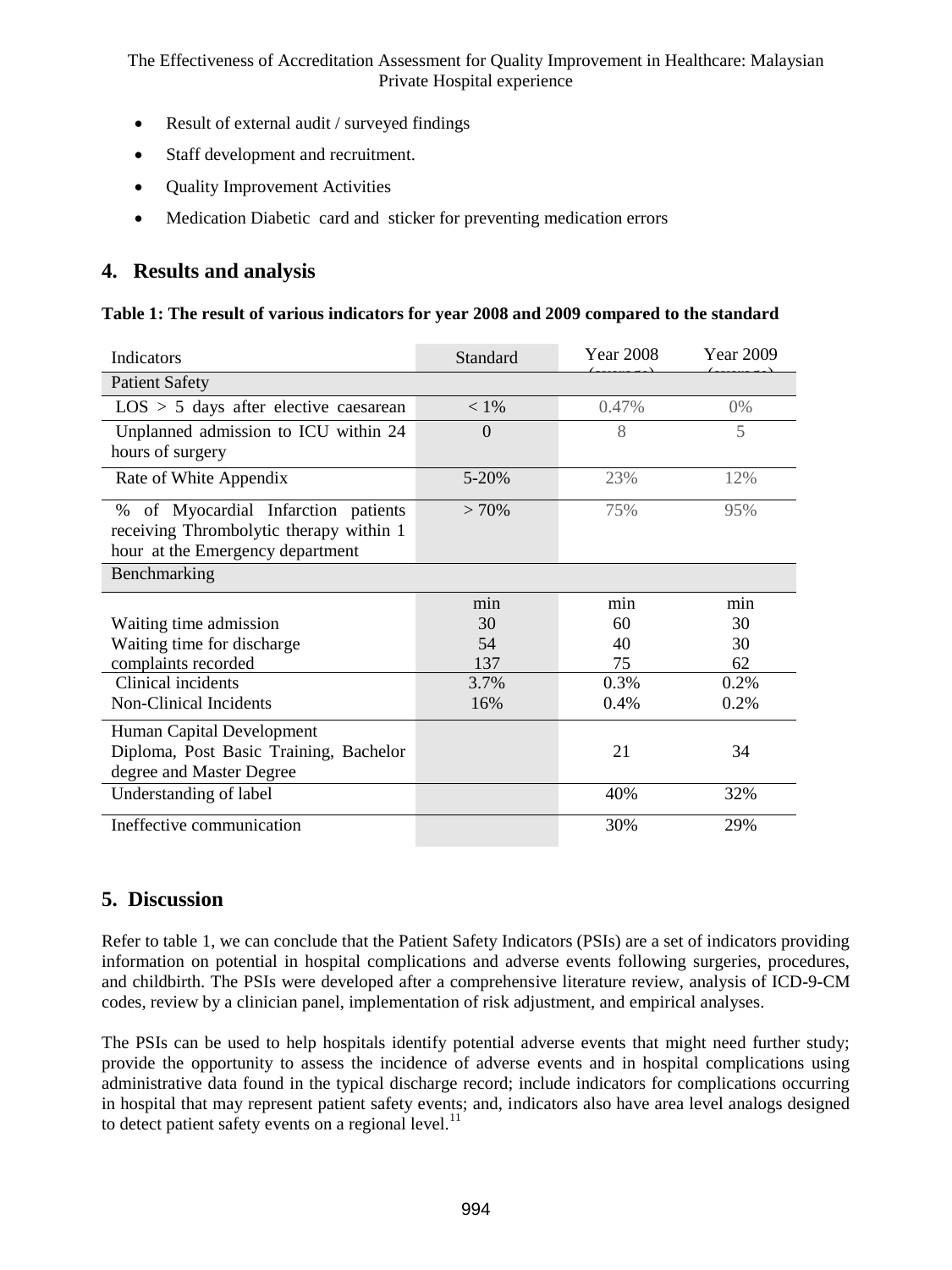Many studies now demonstrate that patient safety is an international problem. For example, large studies in the United States, New Zealand, Australia, Canada, and the United Kingdom have all identified high rates of adverse events, and smaller studies in many other countries have found important safety issues.

In KPJ Seremban Specialist Hospital, For patient safety, four indicators were monitored and the comparison was made between year 2009 with year 2008.It was found that for year 2008 the rate of Length of Stay (LOS) > 5 days after elective caesarean section was 0.47% and 0% in year 2009.Both data are better compared to the standard of  $\lt$  1%.

Based on the study conducted by Stytt Sjukrahuslega, in the Icelandic medical journal, 2011 it was found that Median hospital stay decreased significantly from 81 to 52 hours between 2007 and 2008-9. Readmissions were four in each period and outpatient visit rates similar. In 2008-9, 66% of all women were discharged within 48 hours. Women in the fast-track program were satisfied with early discharge.Most healthy women can be discharged early after singleton birth by elective caesarean, without increasing readmissions.

Un plan admission to ICU were higher for both years of 2008 and 2009 in KPJ Seremban Specialist Hospital compared to the standard of zero .Unplanned post-anaesthetic and surgical admissionsto the intensive care unit (ICU) can provide an insightinto the standard of peri-operative management inoperating theatres and ICU resource management, including quality of anaesthetic care.<sup>12</sup>

For KPJ Seremban, even though the rate of ICU admission was higher compared to the standard, most cases were post surgery admitted by anaesthetist for intensive monitoring of post surgery patients. Howevet the rate of 2009 was lower compared to 2008. Rate of White Appendix was higher than the standard (5-20%) for year 2008 but it had dropped significantly for year 2009 after the implementation of Accreditation with recorded rate of only 12% which is within the standard rate.

Under pathological conditions, a thrombus can propagate into otherwise normal vessels. A thrombus that has propagated where it is not needed can obstruct flow in critical vessels. It can also obliterate valves and other structures that are essential to normal hemodynamic function. The principal clinical syndromes that result are acute myocardial infarction (AMI), deep vein thrombosis, pulmonary embolism, acute ischemic stroke, acute peripheral arterial occlusion, and occlusion of indwelling catheters. Therefore during acute Myocardial Infarction it is very important to administer Thrombolytic therapy within 1 hour of the onset. $13$ 

The standard rate for percentage of Myocardial Infarction patients receiving Thrombolytic therapy within 1 hour at the emergency department was > 70% .From the data collected in KPJ Seremban, it was found thatfor the year 2008 the rate was 75% and it was higher in year 2009 with the rate of 95% in year 2009 after the implementation of Accreditation.

More and more hospitals are finding that significant increases in patient satisfaction are an added benefi t that results from improving patient flow and bed management performance. When a hospital establishes a solid foundation of effective patient flow processes and supporting tools, satisfaction with the overall care experience is enhanced.Given that consumers have more choice of where to receive services and are using data that are now widely available to inform their health care decisions, it is imperative that hospitals address patient satisfaction issues. And once a patient receives care, satisfaction plays a role in how likely he or she is to recommend a facility to others.Even High-Performing Organizations Struggle to Improve Patient Satisfaction

For several years the Hospital of the University of Pennsylvania (HUP), a member of the University of Pennsylvania Health System (UPHS) in Philadelphia, had not seen overall improvement in its patient satisfaction ratings. The organization focused on specific concerns, such as improving patient fl ow from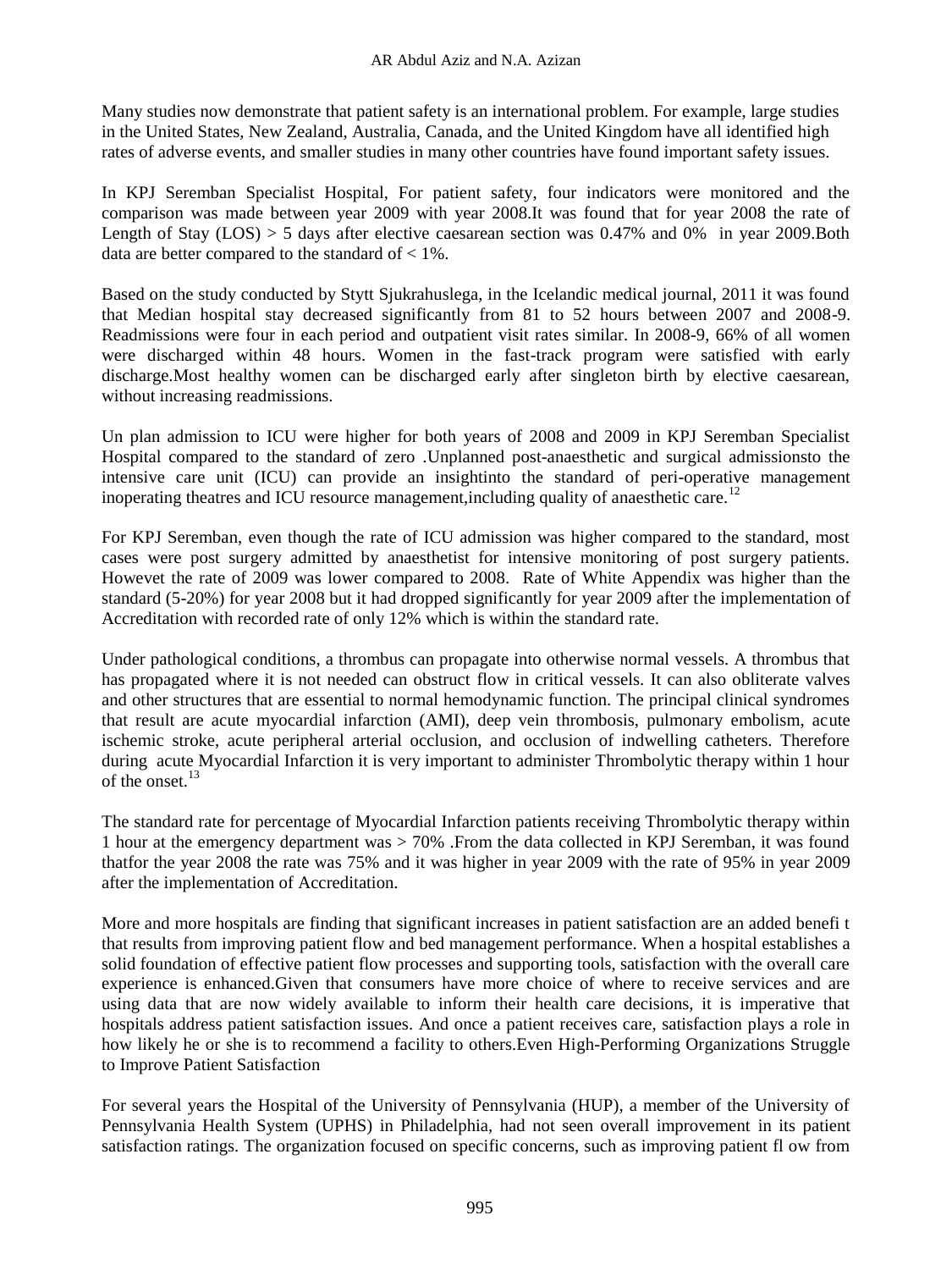the Emergency Department (ED) into the hospital, but did not address patient flow and bed management as a hospital-wide issue. Then, in October 2005, HUP began to take a comprehensive, end-to-end approach to improving patient fl ow.

The University Hospital (TUH) in Cincinnati, Ohio, a member of the Health Alliance, had not achieved its patient satisfaction goals for the three years prior to undertaking a comprehensive patient flow performance improvement initiative in June 2006.The hospital had established a committee to review patient satisfaction scores and outline activities to support improvement.However, the committee lacked meaningful data and analyses that could help pinpoint opportunities and assist in developing action plans for increasing patient satisfaction.

The Children's Hospital—Denver (TCH) began a comprehensive patient flow improvement effort in April 2007. For two years prior to the initiative TCH had seen a steady decline in its Press Ganey patient satisfaction scores. TCH attemptsto improve patient satisfaction fi rst focused on individual hospital departments taking responsibility for their own satisfaction scores. Then service excellence teams were developed that focused on areas such as the ED, inpatient units and surgical care. However,patient satisfaction improvement efforts did not link fl ow processes organization-wide or provide data necessary to monitor performance.<sup>14</sup>Therefore KPJ Seremban Specialist Hospital had embarked onbenchmarking activities on admission time, discharge time and number of complaints. The standard for patient admission was 30 minutes. However for year 2008 it was 60 minutes but for year 2009 it was reduced to 30 minutes and meeting the set standard. For discharge the set standard was 54 minutes. In year 2008 it was 40 minutes and much better in 2009 with only 30 minutes after Accreditation being implemented.

The complaints had also improved from 75 cases in 2008 to 62 cases in 2009.Both were lower that the set standard of 137 complaints. However for year 2009, it was better than year 2008.

### **Reasons for complaints:**

The main reasons for complaints were the poor attitude of the staff (15 cases in 2008, 12 cases in 2009), not giving enough information to patients (30 cases 2008, 25 cases 2009), professionalism of staff and doctors (15 cases in 2008, 12 cases in 2009) delay in getting treatment (10 cases in 2008, 8 cases in 2009) ,delay in admission and discharges (5 cases in 2008 and 5 cases in 2009).

Patient complaints are indications of their dissatisfaction with the service received. With increasing patient expectations, we need to address this issue for a more satisfying relationship between healthcare provider and user.

As a comparison, another study was conducted by HC Lim et al,Why do patient Complain which was published in Singapore Medicval Journal,it was found that, the main reasons why patients in this study complained, were strikingly similar. Poor attitude/conduct, unprofessional conduct, mismanagement, poor communication and long waiting time were common causes of patients' unhappiness. The Medical Defence Union reported that breakdown in communication between doctor and patient constitutes a major component in complaints and claims. In this study, the main reasons for complaints were found to be related to attitude/conduct (28.8%), professional skills (17.8%), unmet patient expectations/requests (16.2%), waiting time (10.0%) and communication (7.8%). Awareness of these reasons for patient dissatisfaction is necessary as a first step in the prevention and management of complaints.

In this study, the top patient complaint was related to attitude/conduct. Patients seeking medical care expect to be treated by doctors and other healthcare personnel with kindness, concern and empathy. With increasing consumerism and the evolving medical scene into a more customer-orientated service, patients not only expect good medical care but also good service from the medical profession. Real or perceived poor attitudinal behaviour would cause dissatisfaction. Real conduct problems should be reduced to a minimum. It is also important for healthcare personnel to portray a professional and caring image so that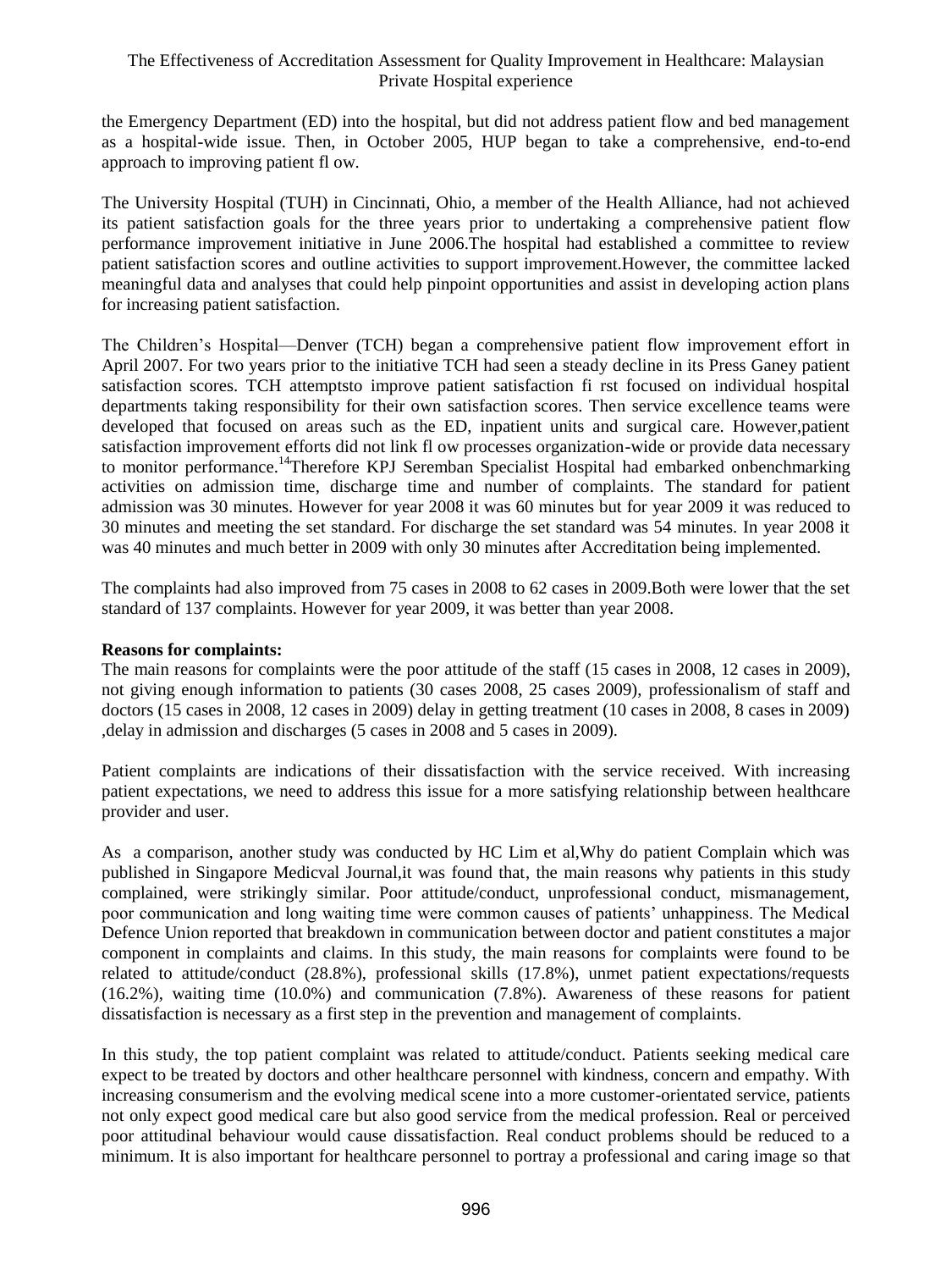patients do not misperceive them as being rude and uncaring. Healthcare personnel also need to match their professional styles according to different patients. A doctor's personal style is not always appropriate for all his patients and may sometimes be misinterpreted as hostile even when it is not.

The second main reason for complaints was related to professional skills. The complaints were mainly of cursory examination, incompetence and inadequate explanation. Patients expect doctors to be competent and skillful, thorough in their clinical examination and to provide adequate explanation regarding patients' illnesses. Competency and good professional skills are basic requirements expected of any healthcare professional. With rapid advances in medical science and technology and with an increasingly well-informed public, healthcare personnel need to involve themselves in continuing medical education and training to maintain their professional skills and knowledge. Continuing educational and service training for all categories of healthcare personnel should be emphasised and maintained. In a busy polyclinic with a heavy workload, consultation time is sometimes limited. Complaints about cursory examination and inadequate explanation are often the reflection of short consultation time. Measures taken to increase the consultation time would also increase patient satisfaction and decrease complaints arising from a rushed consultation.

Dissatisfaction also occurs when there is a mismatch between patients' expectations or demands and medical services received or offered. These unmet expectations were found to be mostly related to medical leave, medication or referral. It is crucial for healthcare personnel to provide clear and adequate explanation to address these unmet needs and expectations. In cases of unrealistically high expectations, a more tactful approach is necessary. The information provided by the mass media and the press may sometimes be misinterpreted by the public resulting in unrealistic expectations. Healthcare personnel and the mass media should work together to provide appropriate information to better inform and educate the public.

Waiting time was found to be an important cause of unhappiness. Waiting to consult a doctor and registration accounted for the majority of complaints on waiting time. Patient load, staff situation and flow of patients in the polyclinics are factors that would affect waiting time. Having an adequate staff complement appropriate for the patient load is important in reducing waiting time. Continuing efforts at workflow improvement in the polyclinics would also help increase efficiency.

Unnecessary comments and inadequate explanation accounted for the majority of complaints under the category of communications. Whilst it is necessary to provide patients with adequate information, healthcare providers should at the same time avoid making unnecessary remarks. Complaints often follow a conflict situation. Good listening, communication and negotiation skills are needed to resolve these unpleasant situations. These are skills that can be learnt and improved upon. Role playing complaint situations can help healthcare personnel develop better strategies in the management of such problems

From the data collected in KPJ Seremban, it was found that for clinical incidences the percentages had reduced from 0.2% in 2009 compared to 0.3% in 2008.Result for year 2009 was better compared to 2008 before Accreditation implementation. For both years it was better compared to the standard of 3.7% to 16%. The same trend can be seen in non clinical incidences where 0.4 % was recorded in 2008 compared to only 0.2 in 2009.

For continuous human capital development, as part of the requirement of hospital Accreditation the number of staff attended training in KPJ Seremban had improved from 21 in year 2008 to 34 in year 2009.Corporations are recognizing the importance of investing in their employees now more than everbefore. Companies are beginning to understand that to stay on top in the global economy, theyneed to place more and more emphasis on developing and retaining their people. Organizationsthat appreciate the financial impact of their employees often refer to them as human capital.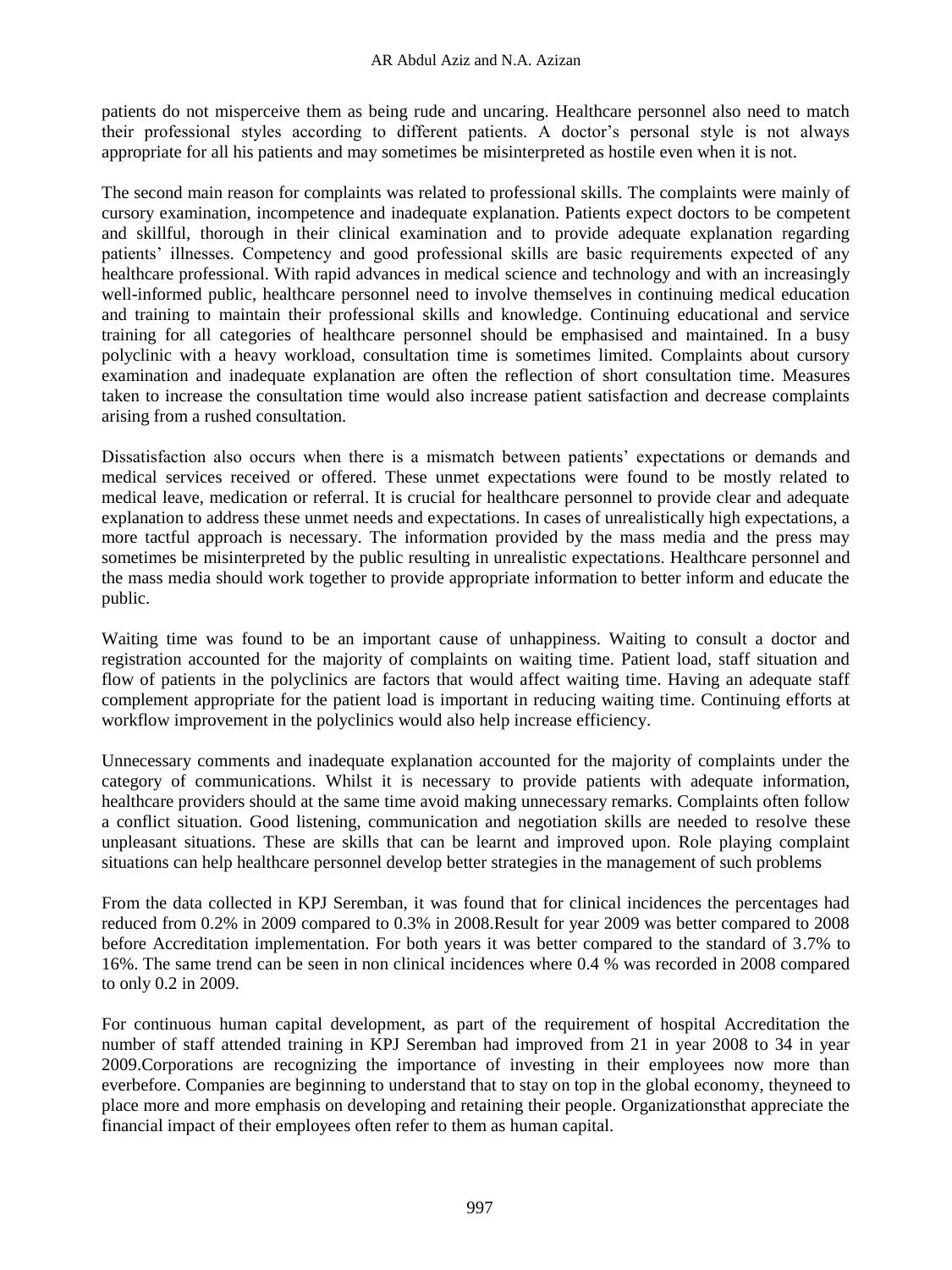Derek Stockley (2008), who works as a human resource trainer, defines human capital as "recognitionthat people in organizations and businesses are an important and essential asset who contribute todevelopment and growth, in a similar way to physical assets such as machines and money. Thecollective attitudes, skills and abilities of people contribute to organizational performance andproductivity. Any expenditure in training, development, health and support is an investment, notjust an expense." He continues to say, "Competition is so fierce and change is so fast, that any

Competitive edge gained by the introduction of new processes or technology can be short-lived ifcompetitors adopt the same technology. But to implement change, their people must have thesame or better skills and abilities."<sup>15</sup>

For the audit conducted for ISO 9001: 2008 compliance there was no non conformance recorded in year 2009. The result of final survey for MSQH Accreditation produced in July 2009 found that KPJ Seremban Specialist Hospital complied to the standard set by the accrediting body and the hospital was awarded 3 years accreditation until middle of 2012.

The figure on poor understanding of label was improved from 40% in 2008 to 32 % in 2009. Ineffective communication had also being improved from 30% in 2008 to 29% in year 2009

# **6. Conclusion**

Based on the data collected we can see clearly how various clinical and non clinical indicators, accreditation, licensee and external assessment process had improved quality services for KPJ Seremban Specialist Hospital. The data produced by this study was in line with the other literature reviews conducted by many researches. After the implementation of various external assessment such as ISO 9001:2008 and MSQH hospital accreditation, we can seethat for indicators related to patient safety such as rate of Length of Stay>5 days after elective caesarean section and percentage of Myocardial infarction receiving Thrombolytic therapy within 1 hour at the emergency department were better than 2008 and the standard after the implementation of the Accreditation.

Regarding the benchmarking indicators the admission time, discharge time and number of complaints had improved after the implementation of Accreditation.

The complaints had also improved from 75 cases in 2008 to 62 cases in 2009

For both ISO 9001: 2008 and MSQH Accreditation, during the surveys that were conducted, there was no non conformance recorded and in year 2009 the hospital was awarded 3 years accreditation until middle of 2012.

The figure on poor understanding of label was improved from 40% in 2008 to 32 % in 2009. Ineffective communication had also being improved from 30% in 2008 to 29% in year 2009

# **References:**

Aller G, Myles P, Wolfe R, et al. Validity of unplanned admission to an intensive care unit as a measure of patient safety in surgical patients. Anesthesiology,year 2005; 103; 1121-1129. Emedicine.medscape.com/article/811234-overview [http://media.wiley.com/product\\_data](http://media.wiley.com/product_data) <http://www.ahrq.gov/consumer/guidetog> [http://www.clinicalgovernancescot.nhs.uk](http://www.clinicalgovernancescot.nhs.uk/) <http://www.wicheckpointorg/whatQualityHealthCare.aspx>